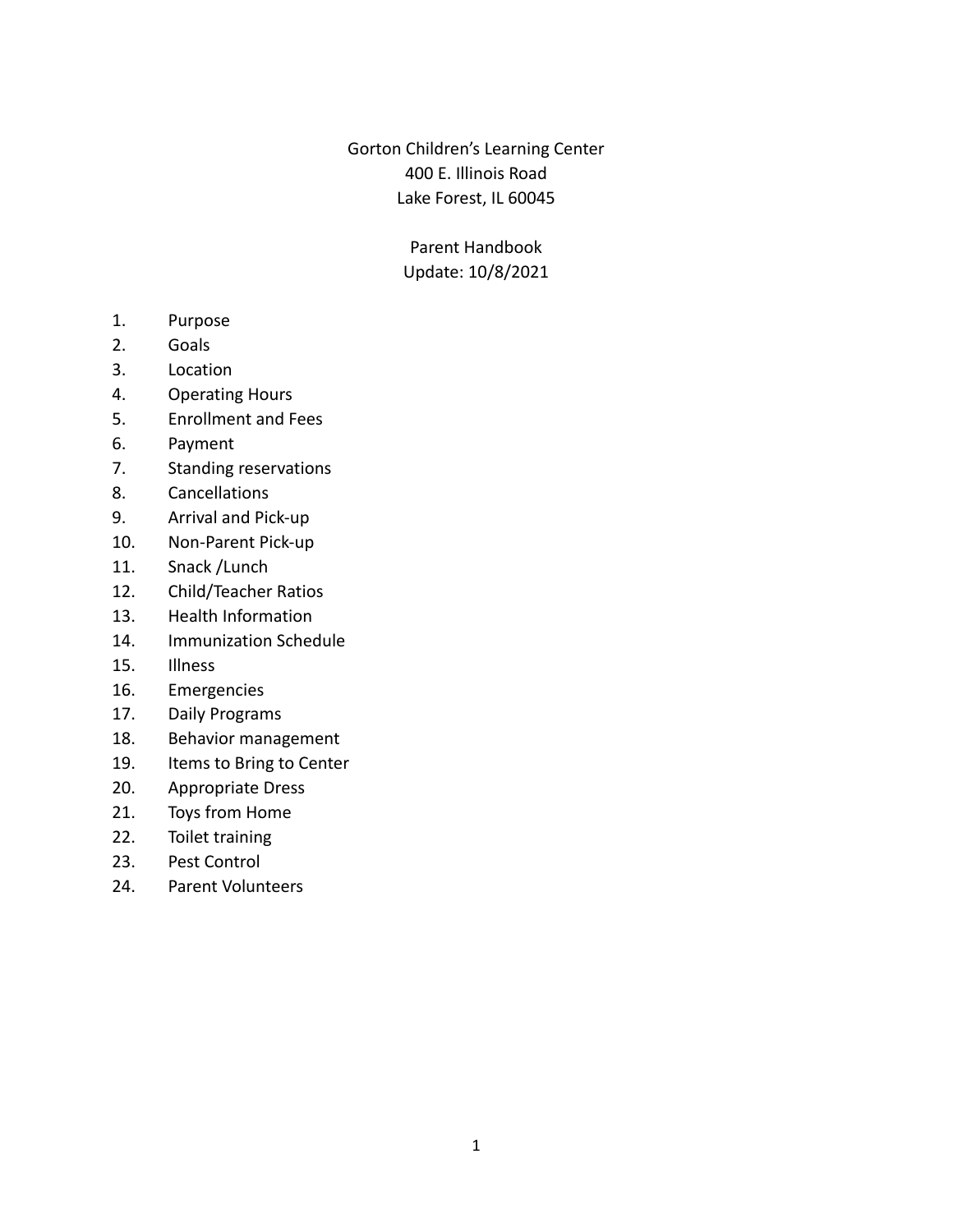**1. PURPOSE** - The Gorton Children's Learning Center (CLC) is a non-profit child care program serving children from six weeks through five years of age. The purpose of the Center is to provide quality care for children whose parents need a flexibly scheduled preschool/daycare center between the hours of 8:15 and 4:00 Monday-Friday.

# **2. GOALS**

The Children's Learning Center is proud to have goals that provide your child with:

- An atmosphere that promotes physical, emotional, intellectual, creative, and social growth.
- An environment that is safe and nurturing.
- A program that recognizes each child as a unique individual.
- Positive encouragement for the child's continued growth.
- Opportunities for the child to learn by doing.
- An environment that encourages children's creativity.
- Encouragement for social development, sharing, taking turns, problem solving, making friends, and respecting others.

All children have the right to be treated with dignity and respect, and the Gorton Children's Learning Center will maintain an environment free of racial or gender bias, stereotype, or prejudice. The Children's Learning Center provides its staff with the opportunities to increase and further their knowledge of early childhood development through the enrollment in workshops and conferences offered throughout the year.

The Gorton Children's Learning Center, established in 1986, is licensed by the Illinois Department of Children and Family Services (DCFS), and complies with or exceeds all of its standards.

**3. LOCATION** - The Gorton Children's Learning Center is located in Gorton Community Center, 400 East Illinois Road, Lake Forest, Illinois, 60045. The phone number for Gorton Community Center is 847-234-2778.

## **4. OPERATING DAYS AND HOURS –**

Monday-Friday 8:15-4:00 on a school year basis (9 months). See calendar at the Center for current days off, Winter breaks and Spring breaks.

• If School District 67 is closed due to extreme weather, the center will be closed. You can hear the school closings on WMAQ or WBBM 780 AM radio or see http://www.lakeforestschools.org/about-us/district-67/index.aspx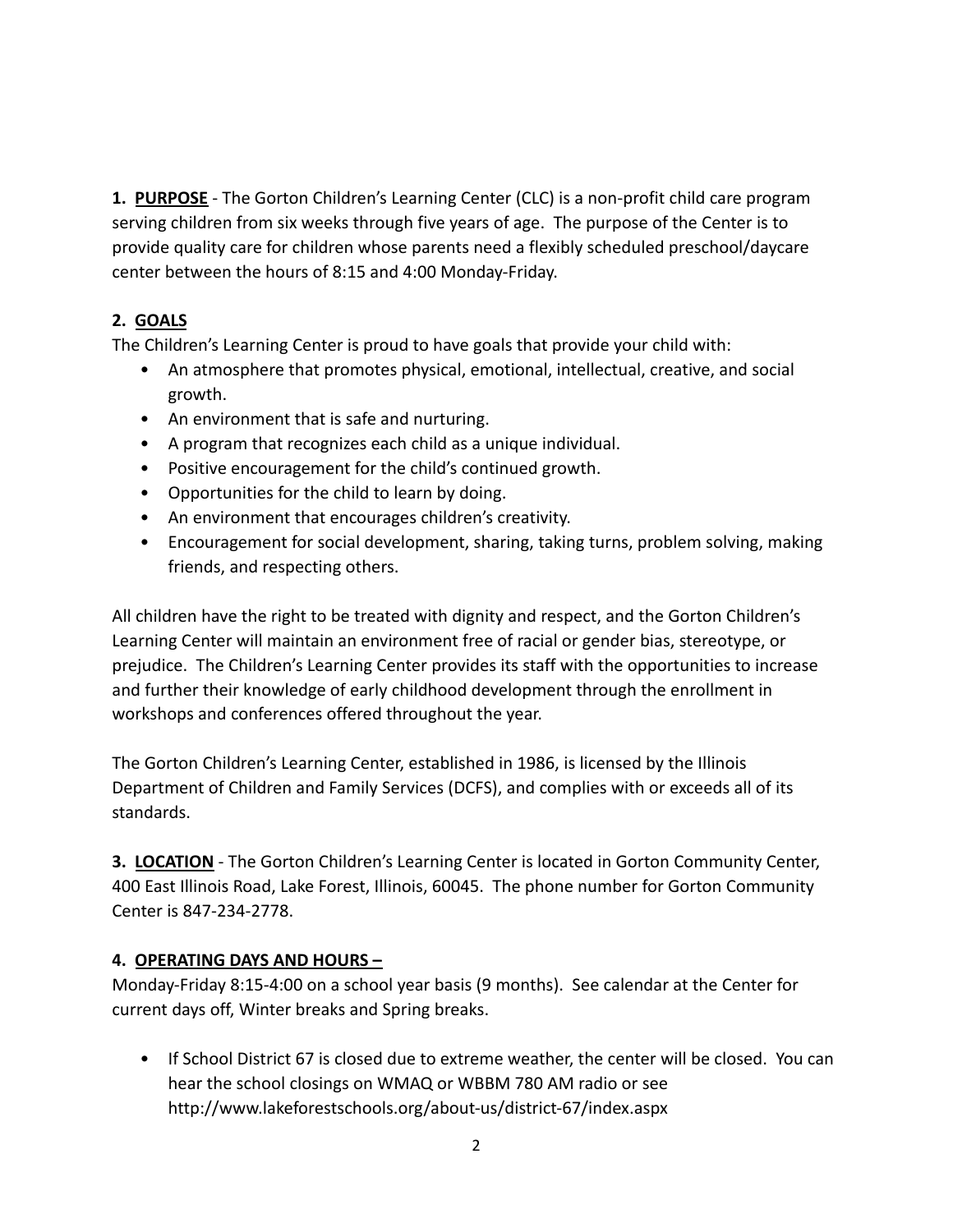**5. ENROLLMENT AND FEES** - The annual enrollment fee is due at the time of enrollment. Your standing reservation will not be confirmed until this fee is paid and all documents are received by the director. The enrollment fee is \$205 or \$260 for a family of two or more.

This fee will be prorated in January, at the start of the 2nd semester. The prorated enrollment fee is \$105 or \$130 for a family of two or more.

Hourly Rates are as follows: \$15 per hour 6 weeks - 24 months \$12.50 per hour 2 - 3 years \$11.50 per hour  $3\frac{1}{2}$  - 5 years

A 50% off sibling discount will be applied when siblings attend at the same time. The Discount is applied to the lowest tuition rate.

\$4 lunch charge for children over 15 months of age.

**6. PAYMENT** - Families may keep a credit card on file that will run twice per month. You will be sent a statement via email for charges accrued from the  $1<sup>st</sup>$ -15<sup>th</sup> and then the  $16<sup>th</sup>$ -31<sup>st</sup> for your review. The credit card will run 2 business days after the statement is sent unless otherwise communicated.

**7. STANDING RESERVATIONS** - We operate on standing reservations only, that means same days of the week and times for the entirety of the semester. Standing reservation requests can be emailed to the director: joann@gortoncenter.org. Reservations will be on the half hour with the exception of 8:15 start time.

**8. ABSENT DAYS** - Each family will receive two "free passes" for absent days from the center each semester (two Sept-Dec, two Jan-May). After those two passes are used, you will be billed as if your child(ren) were in attendance. Free passes must be requested for use.

**9. ARRIVAL AND PICK-UP** - You must sign your child in at the front desk and leave any information about where you can be reached in case of emergency. You will be charged for the time of your reservation. Late pick-up fees and early drop off fees apply. You may need to wait for your reservation time if you arrive early.

*PLEASE CONTACT THE CENTER IF YOU WILL BE LATE PICKING UP YOUR CHILD.* State law limits the number of children who may be cared for at the Center at any given time.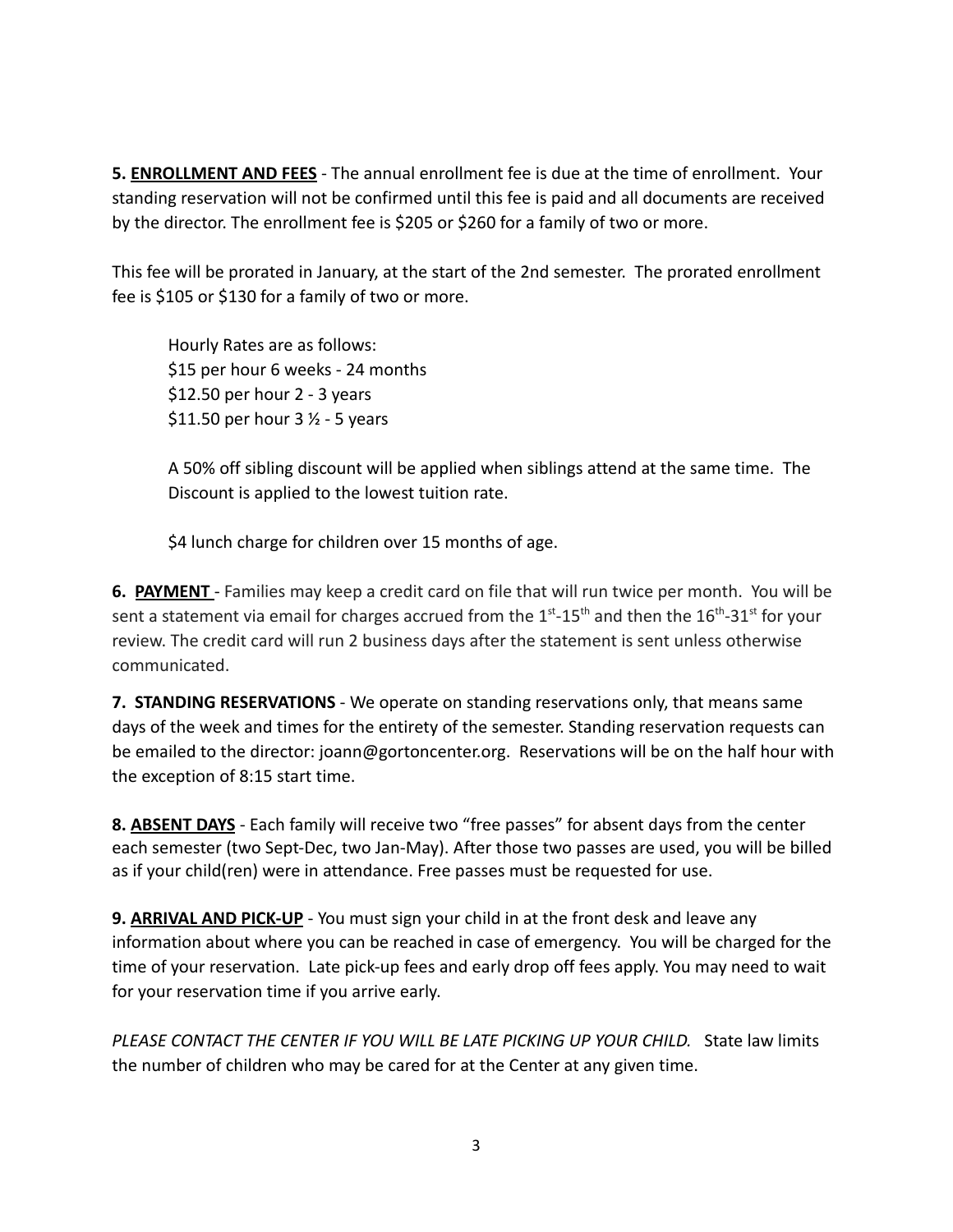**10. NON-PARENT PICK-UP** - If another adult will be picking up your child, please notify the center immediately. All people picking up must be at least 18 years old, per DCFS rule. Under no circumstances will a child be released to anyone without parents' permission. Your child's safety is our utmost concern.

# **11. SNACK AND LUNCH** - we are a NUT-FREE center

Meal times are a great time to socialize and develop life skills! The Gorton Children's Learning Center serves snack and lunch to children over 15 months. Snacks will consist of a fruit and grain or dairy item. Lunch is 12:00-12:30, and is a DCFS approved menu that includes milk, protein, grain, fruit and vegetable. A state certified food manager will always be onsite at meal times (the administrative coordinator and director are certified) to ensure proper food handling procedures.

Children will not be able to bring in their own food unless they have a medical condition and written authorization from their pediatrician. Children under 15 months must bring food, snacks, bottles, etc. \*Please label all items.

# **12. CHILD/TEACHER RATIOS**

- Infants (6 weeks-15 months) 4:1
- Toddlers (15-24 months) 5:1
- 2 year olds 8:1
- 3-5 year olds 10:1

**13. HEALTH INFORMATION** - The Center will accept only those children whose updated medical forms are on file. Medical forms are valid for two years and must be completed by a health care professional. Please remember to bring in verification every time your child receives immunizations. State law requires that all medical forms must be up-to-date. Lead screening and TB test results must be provided for all children. DCFS now requires a copy of a birth certificate for each child.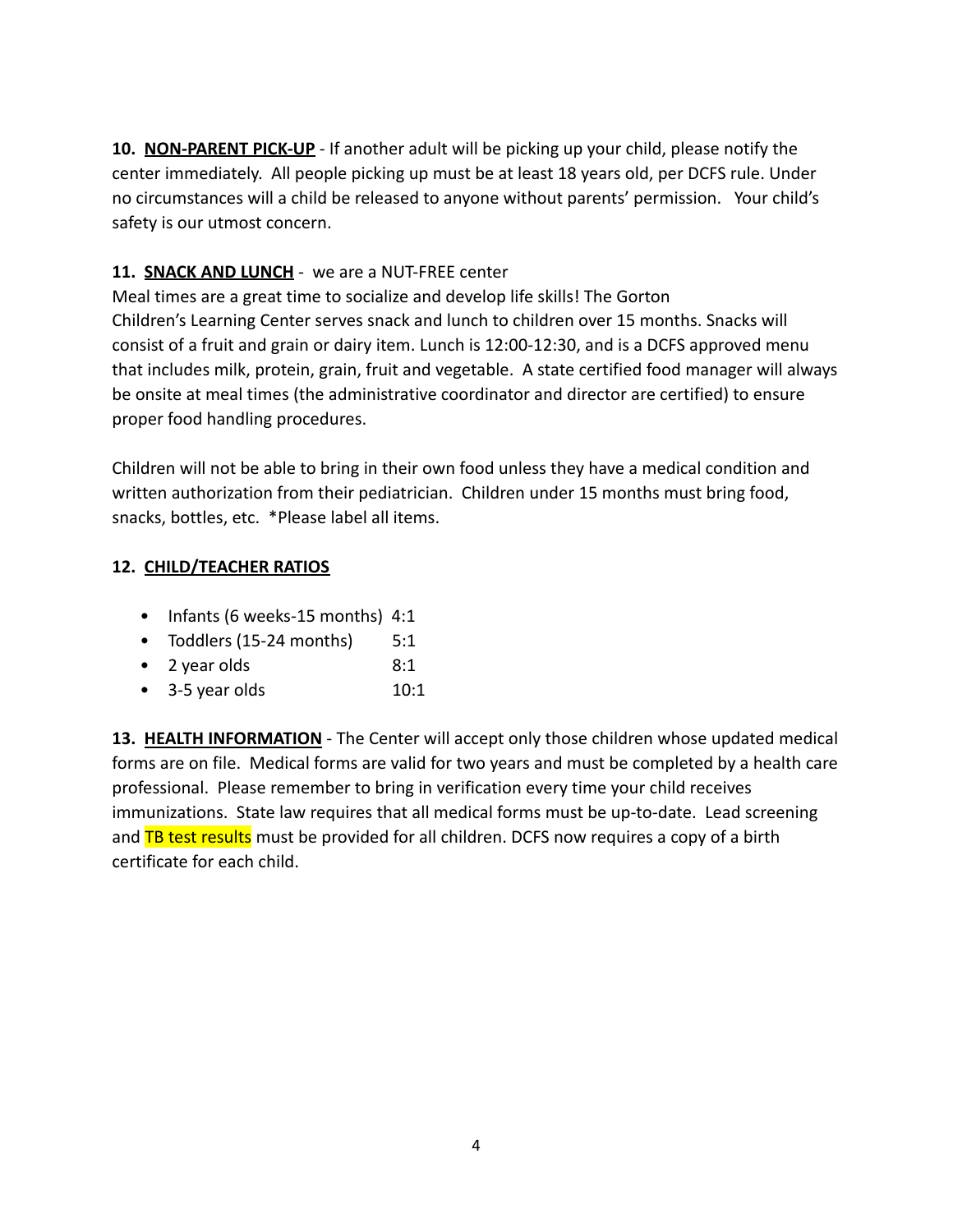#### **14. IMMUNIZATIONS** -

| Age                    | Immunization       |                   |
|------------------------|--------------------|-------------------|
| <b>Birth</b>           | <b>Hepatitis B</b> | Dose 1 of 3       |
| 2 months               | Hepatitis B        | Dose 2 of 3       |
|                        | <b>DTaP</b>        | Dose 1 of 5       |
|                        | Hib                | Dose 1 of 4       |
|                        | <b>IPV</b>         | Dose 1 of 4       |
|                        | <b>PCV</b>         | Dose 1 of 4       |
| 4 months               | <b>DTaP</b>        | Dose 2 of 5       |
|                        | Hib                | Dose 2 of 4       |
|                        | <b>IPV</b>         | Dose 2 of 4       |
|                        | <b>PCV</b>         | Dose 2 of 4       |
| 6 months               | <b>DTaP</b>        | Dose 3 of 5       |
|                        | Hib                | Dose 3 of 4       |
|                        | <b>PCV</b>         | Dose 3 of 4       |
| 6-18 months            | Hepatitis B        | Dose 3 of 3       |
|                        | <b>IPV</b>         | Dose 3 of 4       |
| 12 months              | <b>TB</b> test     |                   |
| 12-15 months           | Hib                | Dose 4 of 4       |
|                        | <b>MMR</b>         | Dose 1 of 2       |
|                        | <b>PCV</b>         | Dose 4 of 4       |
| 12-18 months           | Varicella          | Dose 1 of 1       |
| 15-18 months           | <b>DTaP</b>        | Dose 4 of 5       |
| 4-6 years              | <b>DTaP</b>        | Dose 5 of 5       |
|                        | <b>IPV</b>         | Dose 4 of 4       |
|                        | <b>MMR</b>         | Dose 2 of 2       |
| (NEW) 2, 4, & 6 months | <b>ROTA</b>        | Series of 3 doses |

**15. ILLNESS** - As required by state law, each child will be given a visual health check upon arrival. All children must have their hands washed upon entering the Center. A child who exhibits any signs of illness will not be able to stay at the Center. If a child becomes ill during his/her stay, a parent or emergency contact will be required to pick him/her up immediately. The child will be isolated and given proper care until an authorized adult arrives. It is essential to your child's safety to leave a telephone number of where you can be reached.

Please keep your child home if he/she:

- is unable to participate comfortably in program activities, this includes outside activities.
- needs greater care than the staff can provide without compromising the health and safety of other children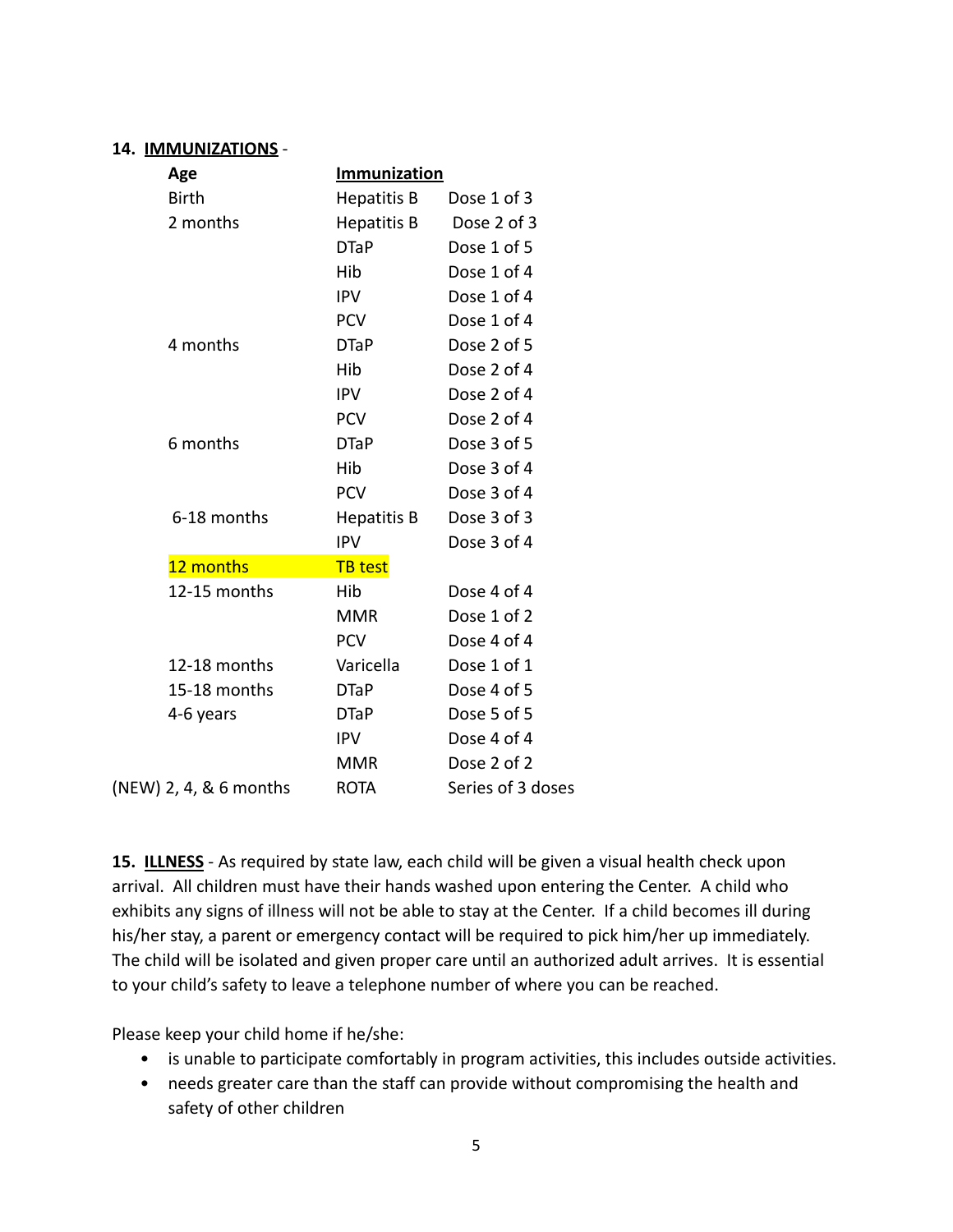- has any of the following conditions: fever, sore throat, lethargy, irritability, persistent crying, or other signs of possible severe illness
- has diarrhea (defined as an increased number of stools compared with the child's normal pattern, with increased water and/or decreased form)
- has vomited in the previous 48 hours
- has a fever or has had one during the previous 24 hours (temperature should be normal for 24 hours)
- has had a cold for less than 4 days
- has been taking antibiotics for less than 24 hours
- A negative COVID test result may be requested by the director before the child can return to their classroom.

**16. EMERGENCIES (MEDICAL)** - In the event of an injury, the staff will administer first aid to the child. If the injury requires medical attention, we will attempt to contact a parent immediately. If a parent cannot be reached, we will contact the emergency numbers. In the case of an emergency, the staff will call an ambulance to transport the child to Lake Forest Northwestern Hospital. It is important that you keep the Center up-to-date on phone numbers, emergency numbers, and other pertinent information.

**17. DAILY PROGRAM** - The Children's Learning Center provides a daily curriculum including:

- Indoor free play with developmentally appropriate toys
- Small group and large group activities
- Creative art projects
- Gross motor and outdoor play
- Snack
- Language activities
- Simple musical instruments, songs and movement

## **18. PROGRAM PARTICIPATION/BEHAVIOR MANAGEMENT** -

We encourage children to:

- Help pick up toys in the classrooms
- Respect property of the Center
- Respect others
- Share (when appropriate)
- Wash hands upon entering the Center, again before eating, and after using the bathroom
- Problem-solve
- Be tolerant and accepting of others
- Self-regulate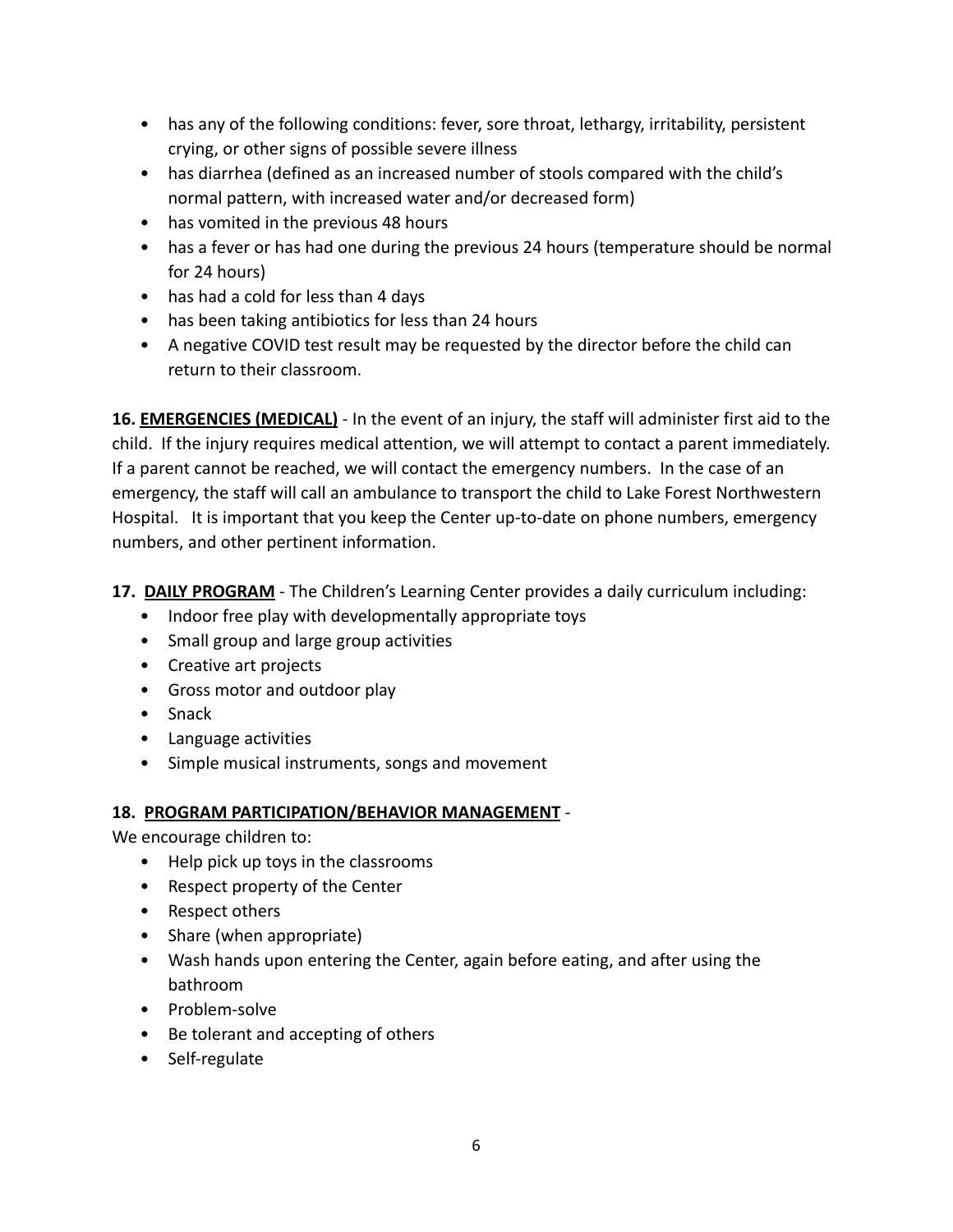Acceptable behavior is encouraged and nurtured through positive reinforcement and modeling by the staff. Should a child show inappropriate behavior, that child will be redirected and the matter discussed.

If these techniques have been exhausted, and the child is in danger of hurting himself or others, removal from the group may be necessary. After the child has had time to regain self-control, he or she may once again participate in the activities. Removal from the group shall not be used for children less than 24 months of age.

If a child inflicts injury on another child resulting in medical treatment, the child will need to be picked up by the parent or approved caretaker and the matter discussed with the child's teacher or director.

# **19. ITEMS TO BRING TO THE CENTER** -

- Bag or backpack with the child's name on it
- Complete set of extra clothing
- Sunscreen when necessary prior to drop-off
- Weather appropriate outdoor clothing (boots, hats, mittens, coats, snow pants, all labeled with your child's name).

## Infants and Toddlers

- Diapers
- Wipes
- Bottles or sippy cup
- Bibs
- Security items (blankets, etc.)
- Finger foods (under 15 months)

Please be sure to label all items.

## **20. APPROPRIATE DRESS – Dress for MESS!**

The Center encourages parents to send their child dressed for active play. We suggest comfortable clothes, free of complicated fastenings. Our daily schedule does include potentially messy art projects and outdoor play.

Please send your child with shoes that are appropriate for indoor and outdoor play. The children will be climbing, running, and riding toys. The Children's Learning Center does not allow children to walk around without shoes.